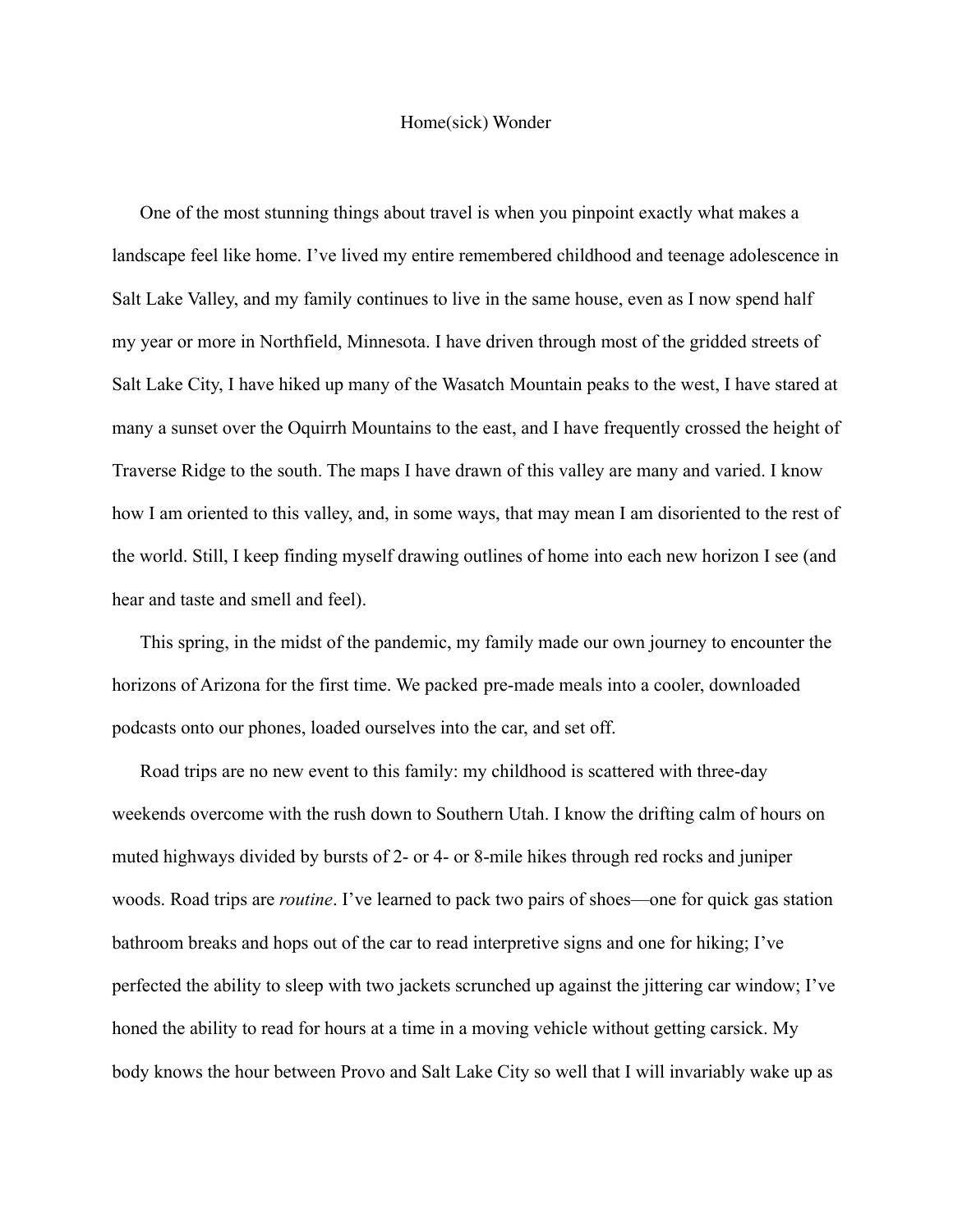we turn onto our street whether I've been asleep for two minutes or two hours (and my heart always sighs familiarly).

The advent of all of my siblings and I into adulthood has only increased the reach of these trips. On our trip to two National Parks and three National Monuments over this spring break, the driving was shared between four adults with driver's licenses. We could switch whenever someone needed a nap or wanted to enjoy the clouds a little bit more. We could regulate each other's moods rather than having a singular adult responsible for the happiness of two or three children.

My initiation into adulthood, and thereby college, has also meant that I can't quite call Salt Lake City my home in the same way that I did before. Two years ago, any trip I took—by car or plane—was tracked in my mind as a spoke on a wheel out from the turning hub of the Salt Lake Valley. But I'm now spending so much time in Northfield, Minnesota that my imagination tracks trips out from this city as well. Two hubs now drive my life in a complicated dance that I still don't know the steps to.

I suppose it's fitting then that I've road tripped to college at the beginning of each year: driving through the badlands with all their rain-puffed dirt and endless fields of grain, looking out across lake after lake as they flash by between the conifers. These week-long trips let me drag a viscous feeling of home along with me towards the Upper Midwest. But (never mind how immediately I fell in love with the glaze of sunset on the Cannon River) in those first few months I felt exposed in a way that meant I never felt quite at home as I stumbled through the painful embarrassments of making new friends and the inherent dissonance of waking up every day in a place you don't know the shape of.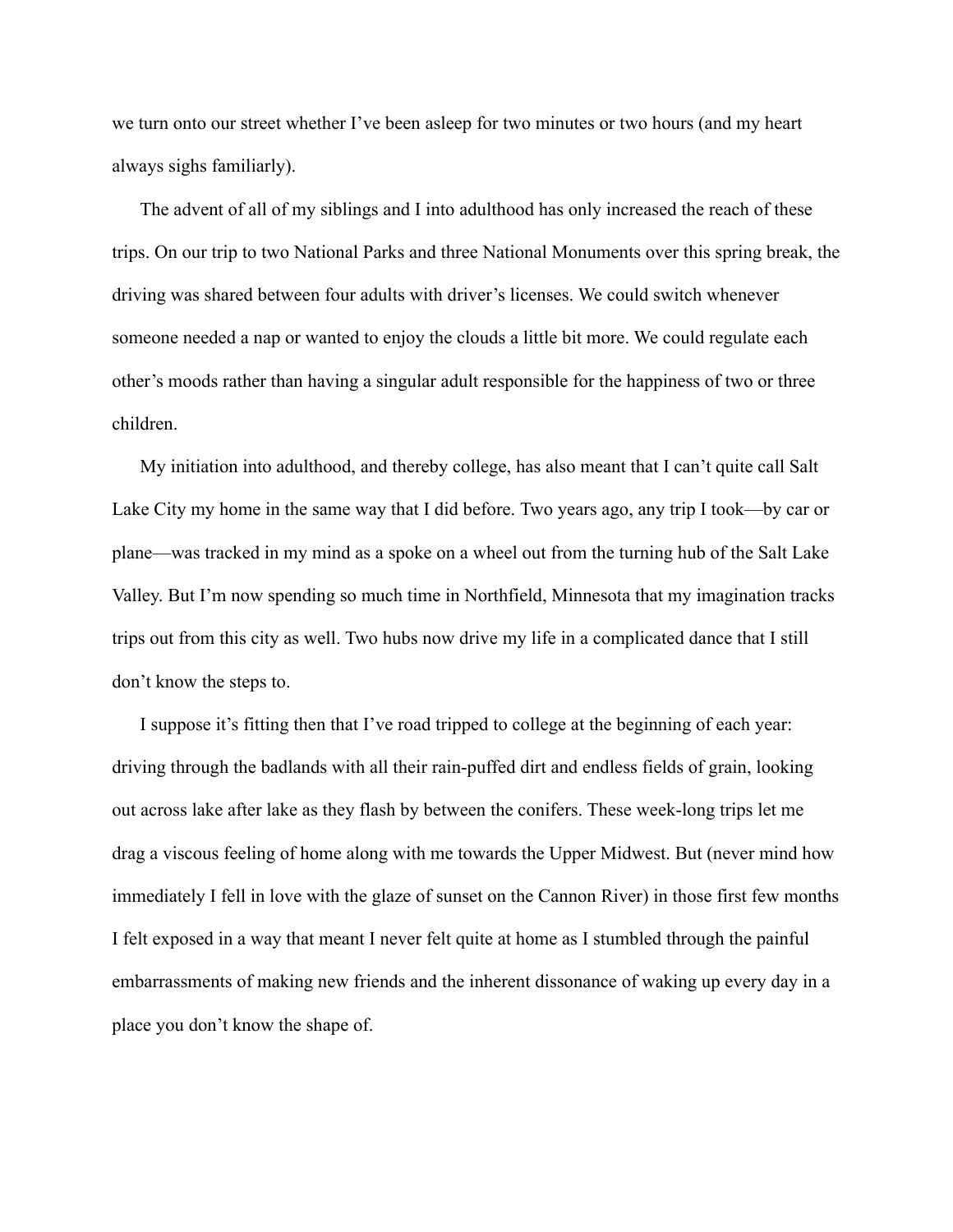Eventually, I settled into a habit of walking out to the hill that slopes down to Lyman Lake. I would sit up against the low wall and stare out across towards the forested Arb and listen to the geese cackle. Nestled in that dip which hosted two pieces of a lake and the graduated steps of a river, I would breathe a little bit better.

\*\*\*

As we drove south in our brief ten-day jaunt to Arizona, I could feel myself pulling on a spoke out from the hub of Salt Lake Valley (but I could also feel a phantom limb reaching out towards Northfield).

We exclaimed over brilliant clouds rushing across the sky in the opposite direction to us as we traced the edge of the Rocky Mountains. We delighted in the frozen contortions of A'a lava around Sunset Crater (and I found my gaze drawn to the solitary San Francisco Mountain range). We found ourselves enchanted by the fallen specter of the Petrified Forest (and I felt my teeth clench as I looked out over the flat desert surrounding us for hundreds of miles).

When we drove into Saguaro National Park the next day, I felt more comfortable for no reason I could identify. I dismissed it in the face of all these cartoon cacti come to life in a thick forest of spines. I found myself easily distracted with reading the interpretive signs about the different adaptations of each cacti and bush, the limits of their growth, their named history. Learning more about all the parts of this desert that were unfamiliar allowed me to lose my sense of self in information.

This investigation was interrupted by the rush of wind that came before a length of storm clouds across the sky. I laughed at the rain that sped across the landscape at midday and left behind a faded rainbow on the hillside. It felt fantastic to arrive in a place so known for its arid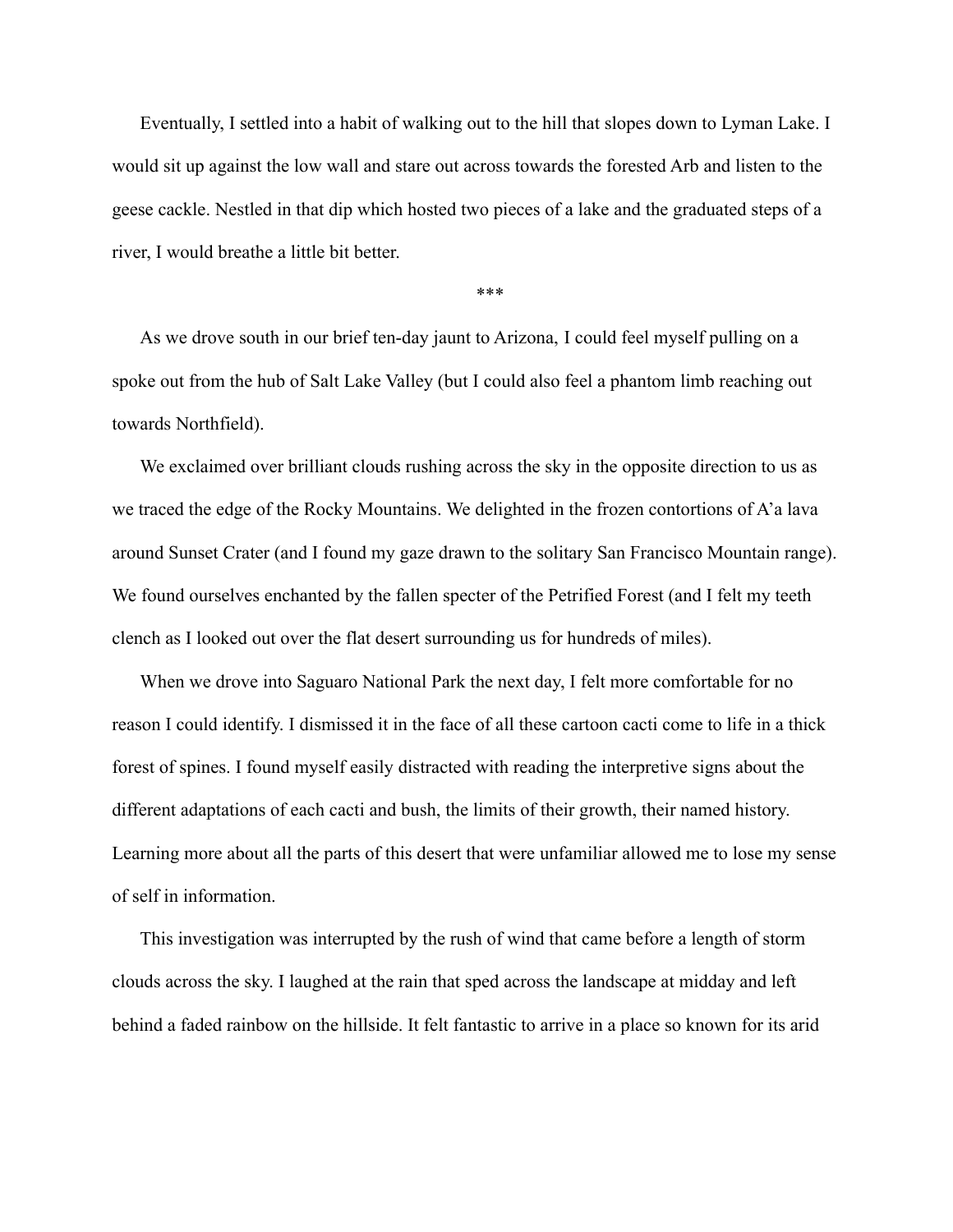weather, for its heat, and encounter a gusting day where I had to wear a jacket I had gotten for the cold winters of Minnesota.

Later that day, we embarked on a hike up the side of the mountain in the eastern section of the park. As we ascended toward an abandoned mine, the desert before us painted itself purple in the light of the growing sunset at our backs. I remarked on the ribs of saguaros and the calls of birds as we worked our way to the summit.

When we stopped for water, I turned to face the setting sun.

I looked out across the valley and saw something new: a forest of saguaro, prickly pear, chain-fruit cholla, mesquite; a forest of red-tailed hawks, mourning doves, Costa's hummingbird, crows.

I looked out across the valley and saw something I knew: a ribbon of sunset orange between the deep purple of the mountains and the dusted blue of the clouds; a stretch of undulating city overcome by a stretching shadow of mountains not so far away. My heart met my breath in my chest.

My upbringing was making itself felt, and I suddenly found that a longing I didn't even know existed was sated. The steepness of the mountains enclosed me like a blanket. The cloud-spotted sunset softened my gaze. I felt like a child nestling deeper into the covers and hiding a book as my father cracked the door open at 2am, letting the hallway light spilling in. It was that exact feeling of elation over a new plot development mixed with a heady exhaustion.

In the foothills across from twin mountains, I was at home.

\*\*\*

I'm struggling to reconcile this gasping need for the landscape I grew up *in* with my love of each new landscape I encounter.